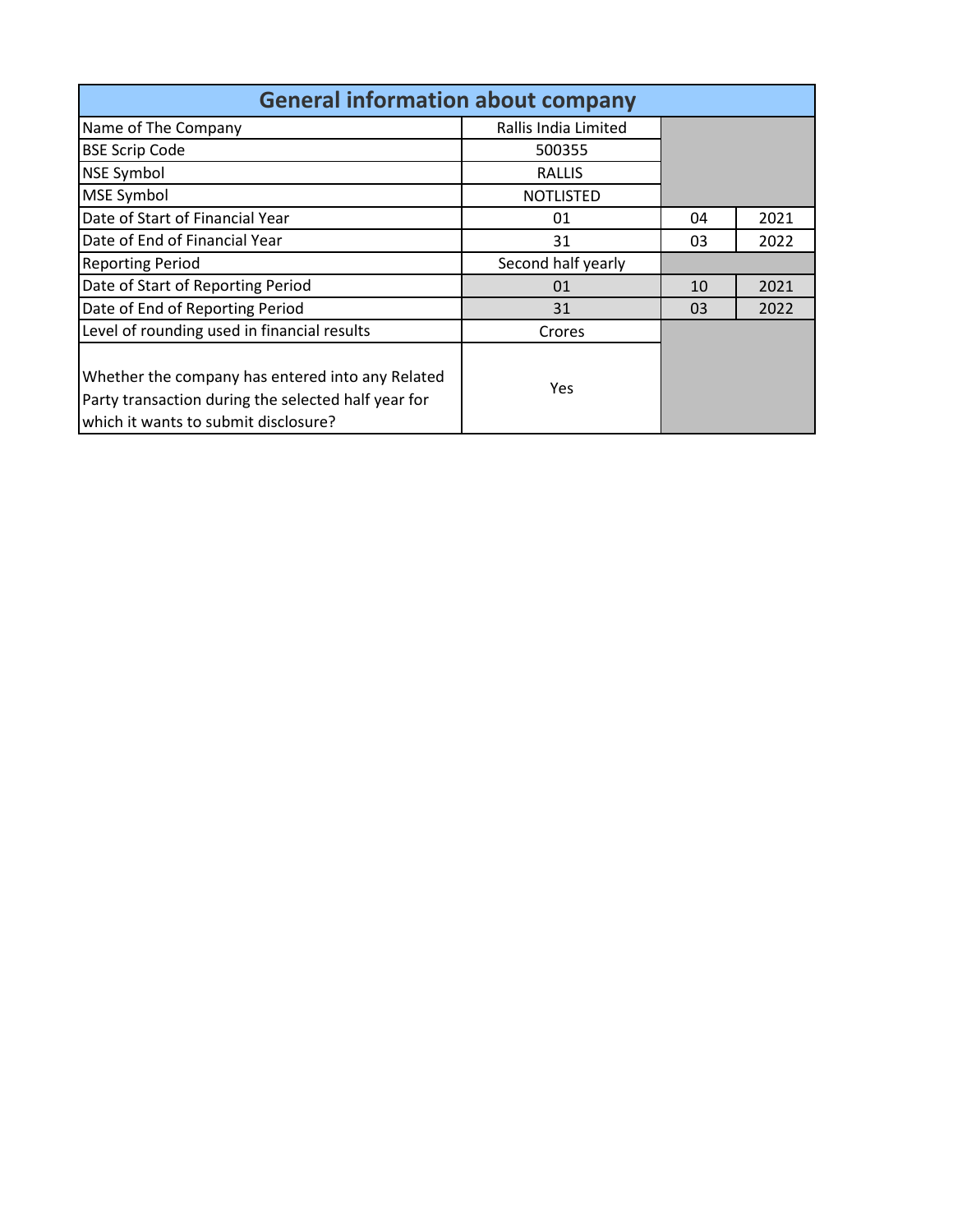| <b>Related party transactions</b> |                                                                 |                                                           |                                                   |                       |  |  |  |  |  |  |
|-----------------------------------|-----------------------------------------------------------------|-----------------------------------------------------------|---------------------------------------------------|-----------------------|--|--|--|--|--|--|
|                                   | A. Details of related party                                     |                                                           |                                                   |                       |  |  |  |  |  |  |
|                                   |                                                                 |                                                           |                                                   |                       |  |  |  |  |  |  |
| Sr                                | Name of the related party                                       | Categories of related parties description of relationship |                                                   | CIN of related party  |  |  |  |  |  |  |
| 1                                 | <b>Tata Chemicals Limited</b>                                   | Parent                                                    | <b>Holding Company</b>                            | L24239MH1939PLC002893 |  |  |  |  |  |  |
| $\overline{2}$                    | <b>Tata Chemicals International Pte</b><br>Ltd                  | Other related party                                       | <b>Subsidiary of Holding</b><br>Company           |                       |  |  |  |  |  |  |
| 3                                 | Infiniti Retail Limited*                                        | Other related party                                       | <b>Subsidiary of Tata Sons</b><br>Private Limited | U31900MH2005PLC158120 |  |  |  |  |  |  |
| 4                                 | Ncourage Social Enterprise<br>Foundation                        | Other related party                                       | <b>Subsidiary of Holding</b><br>Company           | U74999MH2017NPL302618 |  |  |  |  |  |  |
| 5                                 | <b>Tata Sons Private Limited</b>                                | Promoters                                                 | Investor of Parent<br>Company                     | U99999MH1917PTC000478 |  |  |  |  |  |  |
| 6                                 | Tata AIG General Insurance Co.<br>Ltd.                          | Other related party                                       | <b>Subsidiary of Tata Sons</b><br>Private Limited | U85110MH2000PLC128425 |  |  |  |  |  |  |
| $\overline{7}$                    | Tata Consultancy Services Ltd.                                  | Other related party                                       | Subsidiary of Tata Sons<br>Private Limited        | L22210MH1995PLC084781 |  |  |  |  |  |  |
|                                   |                                                                 |                                                           | <b>Subsidiary of Tata Sons</b>                    |                       |  |  |  |  |  |  |
| 8                                 | Tata Teleservices Ltd.                                          | Other related party                                       | Private Limited                                   | U74899DL1995PLC066685 |  |  |  |  |  |  |
| 9                                 | Tata Digital Private Limited<br>(formerly Tata Digital Limited) | Other related party                                       | Subsidiary of Tata Sons<br>Private Limited        | U74999MH2019PTC322353 |  |  |  |  |  |  |
|                                   |                                                                 |                                                           | Subsidiary of Tata Sons                           |                       |  |  |  |  |  |  |
| 10                                | <b>Tata Communications Limited</b>                              | Other related party                                       | Private Limited                                   | L64200MH1986PLC039266 |  |  |  |  |  |  |
| 11                                | <b>Tata Industries Limited</b>                                  | Other related party                                       | Joint Venture of Holding<br>Company               | U44003MH1945PLC004403 |  |  |  |  |  |  |
|                                   | Rallis India Limited Provident                                  |                                                           | Post employment benefit                           |                       |  |  |  |  |  |  |
| 12                                | Fund                                                            | Other related party                                       | plans                                             |                       |  |  |  |  |  |  |
|                                   | Rallis India Limited Management                                 |                                                           | Post employment benefit                           |                       |  |  |  |  |  |  |
| 13                                | <b>Gratuity Fund</b><br>Rallis India Limited Senior             | Other related party                                       | plans                                             |                       |  |  |  |  |  |  |
|                                   | <b>Assistants Staff Super Annuation</b>                         |                                                           | Post employment benefit                           |                       |  |  |  |  |  |  |
| 14                                | Scheme                                                          | Other related party                                       | plans                                             |                       |  |  |  |  |  |  |
|                                   | Rallis India Limited Non                                        |                                                           | Post employment benefit                           |                       |  |  |  |  |  |  |
| 15                                | Management Gratuity Fund                                        | Other related party                                       | plans                                             |                       |  |  |  |  |  |  |
|                                   | Rallis India Limited Executive                                  |                                                           | Post employment benefit                           |                       |  |  |  |  |  |  |
| 16                                | <b>Staff Super Annuation Scheme</b>                             | Other related party                                       | plans                                             |                       |  |  |  |  |  |  |
|                                   |                                                                 | Key management personnel                                  | <b>Key Management</b>                             |                       |  |  |  |  |  |  |
| 17                                | Mr Sanjiv Lal                                                   | of entity or parent                                       | Personnel                                         |                       |  |  |  |  |  |  |
|                                   | PT Metahelix Life Sciences                                      |                                                           |                                                   |                       |  |  |  |  |  |  |
| 18                                | Indonesia                                                       | <b>Subsidiaries</b>                                       | Foreign Subsidiary                                |                       |  |  |  |  |  |  |

\* *Purchase of Electronic Items*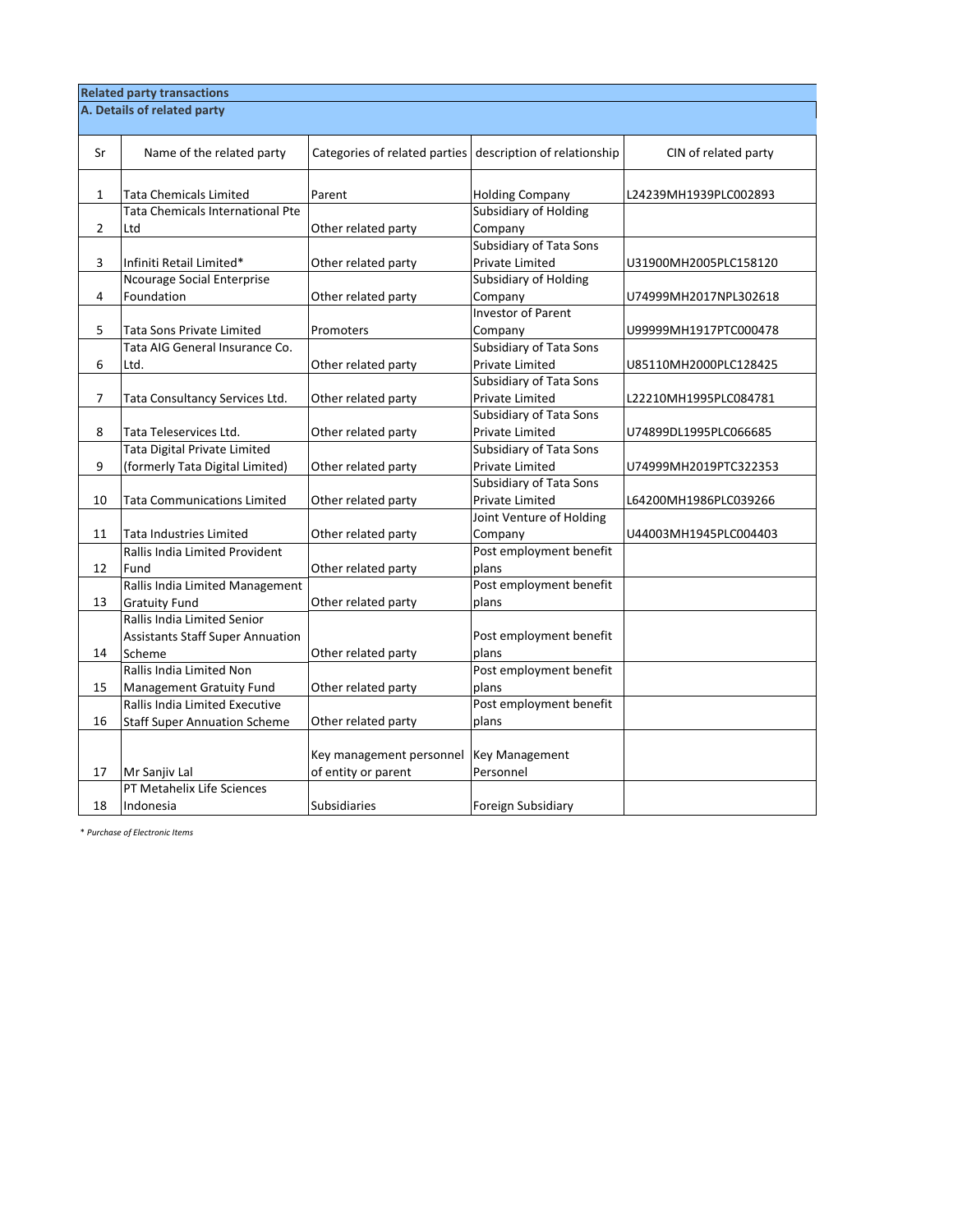| Name of the related party               | Purchase of goods and services                                                                                                                                                                                                                                                                                                                                                                                                                                                                         | Sale of goods and services | Purchase of fixed assets |      |         | Leases                                                           |
|-----------------------------------------|--------------------------------------------------------------------------------------------------------------------------------------------------------------------------------------------------------------------------------------------------------------------------------------------------------------------------------------------------------------------------------------------------------------------------------------------------------------------------------------------------------|----------------------------|--------------------------|------|---------|------------------------------------------------------------------|
| <b>Tata Chemicals Limited</b>           | 8.84                                                                                                                                                                                                                                                                                                                                                                                                                                                                                                   |                            |                          | 0.00 | 0.91    | 1.53                                                             |
| <b>Tata Chemicals International Pte</b> |                                                                                                                                                                                                                                                                                                                                                                                                                                                                                                        |                            |                          |      |         |                                                                  |
| Ltd                                     |                                                                                                                                                                                                                                                                                                                                                                                                                                                                                                        | 80.65                      |                          |      |         |                                                                  |
|                                         | 0.03                                                                                                                                                                                                                                                                                                                                                                                                                                                                                                   |                            |                          |      |         |                                                                  |
| Ncourage Social Enterprise              |                                                                                                                                                                                                                                                                                                                                                                                                                                                                                                        |                            |                          |      |         |                                                                  |
| Foundation                              | 0.01                                                                                                                                                                                                                                                                                                                                                                                                                                                                                                   |                            |                          |      |         |                                                                  |
| <b>Tata Sons Private Limited</b>        |                                                                                                                                                                                                                                                                                                                                                                                                                                                                                                        |                            |                          |      | $-3.26$ |                                                                  |
| Tata AIG General Insurance Co.          |                                                                                                                                                                                                                                                                                                                                                                                                                                                                                                        |                            |                          |      |         |                                                                  |
| Ltd.                                    |                                                                                                                                                                                                                                                                                                                                                                                                                                                                                                        |                            |                          |      | 0.70    |                                                                  |
| Tata Consultancy Services Ltd.          |                                                                                                                                                                                                                                                                                                                                                                                                                                                                                                        |                            |                          |      | 3.11    |                                                                  |
| Tata Teleservices Ltd.                  |                                                                                                                                                                                                                                                                                                                                                                                                                                                                                                        |                            |                          |      | 0.02    |                                                                  |
| <b>Tata Digital Private Limited</b>     |                                                                                                                                                                                                                                                                                                                                                                                                                                                                                                        |                            |                          |      |         |                                                                  |
|                                         |                                                                                                                                                                                                                                                                                                                                                                                                                                                                                                        |                            |                          |      |         |                                                                  |
| <b>Tata Communications Limited</b>      |                                                                                                                                                                                                                                                                                                                                                                                                                                                                                                        |                            |                          |      | 0.81    |                                                                  |
| <b>Tata Industries Limited</b>          |                                                                                                                                                                                                                                                                                                                                                                                                                                                                                                        |                            |                          |      | 0.26    |                                                                  |
|                                         |                                                                                                                                                                                                                                                                                                                                                                                                                                                                                                        |                            |                          |      |         |                                                                  |
|                                         |                                                                                                                                                                                                                                                                                                                                                                                                                                                                                                        |                            |                          |      |         |                                                                  |
|                                         |                                                                                                                                                                                                                                                                                                                                                                                                                                                                                                        |                            |                          |      |         |                                                                  |
| Rallis India Limited Senior             |                                                                                                                                                                                                                                                                                                                                                                                                                                                                                                        |                            |                          |      |         |                                                                  |
|                                         |                                                                                                                                                                                                                                                                                                                                                                                                                                                                                                        |                            |                          |      |         |                                                                  |
|                                         |                                                                                                                                                                                                                                                                                                                                                                                                                                                                                                        |                            |                          |      |         |                                                                  |
|                                         |                                                                                                                                                                                                                                                                                                                                                                                                                                                                                                        |                            |                          |      |         |                                                                  |
|                                         |                                                                                                                                                                                                                                                                                                                                                                                                                                                                                                        |                            |                          |      |         |                                                                  |
|                                         |                                                                                                                                                                                                                                                                                                                                                                                                                                                                                                        |                            |                          |      |         |                                                                  |
|                                         |                                                                                                                                                                                                                                                                                                                                                                                                                                                                                                        |                            |                          |      |         |                                                                  |
|                                         |                                                                                                                                                                                                                                                                                                                                                                                                                                                                                                        |                            |                          |      |         |                                                                  |
|                                         |                                                                                                                                                                                                                                                                                                                                                                                                                                                                                                        |                            |                          |      |         |                                                                  |
|                                         |                                                                                                                                                                                                                                                                                                                                                                                                                                                                                                        |                            |                          |      |         |                                                                  |
|                                         | <b>Related party transactions</b><br><b>B. Details of related party transactions</b><br>Infiniti Retail Limited<br>(formerly Tata Digital Limited)<br>Rallis India Limited Provident Fund<br>Rallis India Limited Management<br><b>Gratuity Fund</b><br><b>Assistants Staff Super Annuation</b><br>Scheme<br>Rallis India Limited Non<br>Management Gratuity Fund<br>Rallis India Limited Executive Staff<br><b>Super Annuation Scheme</b><br>Mr Sanjiv Lal<br>PT Metahelix Life Sciences<br>Indonesia |                            |                          |      | 0.09    | Sale of fixed assets Rendering of services Receiving of services |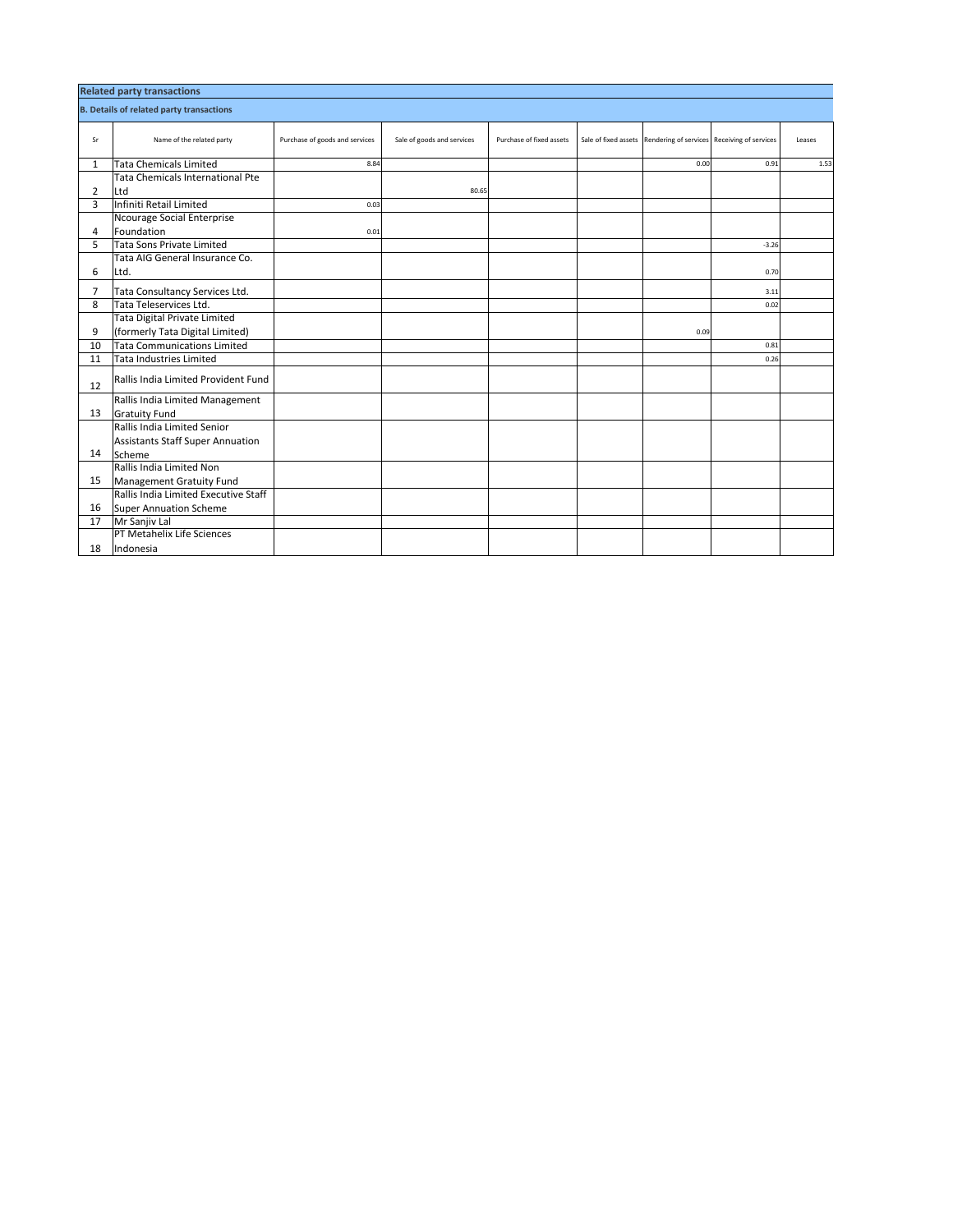|                         | <b>Related party transactions</b>                          |                                   |                                |                                                         |                                                         |                    |                   |                                                    |                                              |                          |                                       |                                            |                                         |                                      |                    |                  |                    |                  |                                                                        |                                                                            |  |
|-------------------------|------------------------------------------------------------|-----------------------------------|--------------------------------|---------------------------------------------------------|---------------------------------------------------------|--------------------|-------------------|----------------------------------------------------|----------------------------------------------|--------------------------|---------------------------------------|--------------------------------------------|-----------------------------------------|--------------------------------------|--------------------|------------------|--------------------|------------------|------------------------------------------------------------------------|----------------------------------------------------------------------------|--|
|                         | <b>B. Details of related party transactions</b>            |                                   |                                |                                                         |                                                         |                    |                   |                                                    |                                              |                          |                                       |                                            |                                         |                                      |                    |                  |                    |                  |                                                                        |                                                                            |  |
| Sr                      | Name of the related<br>party                               | Loans<br>and<br>advances<br>given | Loans and<br>advances<br>taken | Loans<br>and<br>advances<br>given<br>that are<br>repaid | Loans<br>and<br>advances<br>taken<br>that are<br>repaid | Deposits<br>placed | Deposits<br>taken | Transfer<br>of<br>research<br>&<br>developm<br>ent | Transfers<br>under<br>lease<br>agreeme<br>nt | Equity<br>investm<br>ent | Impairment<br>in equity<br>investment | Expense<br>for bad or<br>doubtful<br>debts | Guarantees<br>or<br>collateral<br>given | Guarantees<br>or collateral<br>taken | Interest<br>income | Interest<br>paid | Dividend<br>income | Dividend<br>paid | Management<br>contracts<br>including for<br>deputation<br>of employees | Settlement of<br>liabilities by<br>entity on<br>behalf of<br>related party |  |
|                         | <b>Tata Chemicals</b>                                      |                                   |                                |                                                         |                                                         |                    |                   |                                                    |                                              |                          |                                       |                                            |                                         |                                      |                    |                  |                    |                  |                                                                        |                                                                            |  |
| $\mathbf{1}$            | Limited                                                    |                                   |                                |                                                         |                                                         |                    |                   |                                                    |                                              |                          |                                       |                                            |                                         |                                      |                    |                  |                    |                  |                                                                        |                                                                            |  |
| $\overline{2}$          | <b>Tata Chemicals</b><br>International Pte Ltd             |                                   |                                |                                                         |                                                         |                    |                   |                                                    |                                              |                          |                                       |                                            |                                         |                                      |                    |                  |                    |                  |                                                                        |                                                                            |  |
| $\overline{\mathbf{3}}$ | Infiniti Retail Limited                                    |                                   |                                |                                                         |                                                         |                    |                   |                                                    |                                              |                          |                                       |                                            |                                         |                                      |                    |                  |                    |                  |                                                                        |                                                                            |  |
| $\overline{4}$          | <b>Ncourage Social</b><br>Enterprise<br>Foundation         |                                   |                                |                                                         |                                                         |                    |                   |                                                    |                                              |                          |                                       |                                            |                                         |                                      |                    |                  |                    |                  |                                                                        |                                                                            |  |
| 5                       | <b>Tata Sons Private</b><br>Limited                        |                                   |                                |                                                         |                                                         |                    |                   |                                                    |                                              |                          |                                       |                                            |                                         |                                      |                    |                  |                    |                  |                                                                        |                                                                            |  |
| 6                       | Tata AIG General<br>Insurance Co. Ltd.                     |                                   |                                |                                                         |                                                         |                    |                   |                                                    |                                              |                          |                                       |                                            |                                         |                                      |                    |                  |                    |                  |                                                                        |                                                                            |  |
|                         | <b>Tata Consultancy</b><br>7 Services Ltd.                 |                                   |                                |                                                         |                                                         |                    |                   |                                                    |                                              |                          |                                       |                                            |                                         |                                      |                    |                  |                    |                  |                                                                        |                                                                            |  |
|                         | <b>Tata Teleservices</b>                                   |                                   |                                |                                                         |                                                         |                    |                   |                                                    |                                              |                          |                                       |                                            |                                         |                                      |                    |                  |                    |                  |                                                                        |                                                                            |  |
| 8                       | Ltd.                                                       |                                   |                                |                                                         |                                                         |                    |                   |                                                    |                                              |                          |                                       |                                            |                                         |                                      |                    |                  |                    |                  |                                                                        |                                                                            |  |
|                         | <b>Tata Digital Private</b><br>Limited (formerly           |                                   |                                |                                                         |                                                         |                    |                   |                                                    |                                              |                          |                                       |                                            |                                         |                                      |                    |                  |                    |                  |                                                                        |                                                                            |  |
| 9                       | Tata Digital Limited)<br>Tata                              |                                   |                                |                                                         |                                                         |                    |                   |                                                    |                                              |                          |                                       |                                            |                                         |                                      |                    |                  |                    |                  |                                                                        |                                                                            |  |
| 10                      | Communications<br>Limited                                  |                                   |                                |                                                         |                                                         |                    |                   |                                                    |                                              |                          |                                       |                                            |                                         |                                      |                    |                  |                    |                  |                                                                        |                                                                            |  |
| 11                      | Tata Industries<br>Limited                                 |                                   |                                |                                                         |                                                         |                    |                   |                                                    |                                              |                          |                                       |                                            |                                         |                                      |                    |                  |                    |                  |                                                                        |                                                                            |  |
|                         | Rallis India Limited                                       |                                   |                                |                                                         |                                                         |                    |                   |                                                    |                                              |                          |                                       |                                            |                                         |                                      |                    |                  |                    |                  |                                                                        |                                                                            |  |
|                         | 12 Provident Fund                                          |                                   |                                |                                                         |                                                         |                    |                   |                                                    |                                              |                          |                                       |                                            |                                         |                                      |                    |                  |                    |                  |                                                                        |                                                                            |  |
|                         | Rallis India Limited<br>Management<br>13 Gratuity Fund     |                                   |                                |                                                         |                                                         |                    |                   |                                                    |                                              |                          |                                       |                                            |                                         |                                      |                    |                  |                    |                  |                                                                        |                                                                            |  |
|                         | Rallis India Limited<br>Senior Assistants                  |                                   |                                |                                                         |                                                         |                    |                   |                                                    |                                              |                          |                                       |                                            |                                         |                                      |                    |                  |                    |                  |                                                                        |                                                                            |  |
| 14                      | <b>Staff Super</b><br><b>Annuation Scheme</b>              |                                   |                                |                                                         |                                                         |                    |                   |                                                    |                                              |                          |                                       |                                            |                                         |                                      |                    |                  |                    |                  |                                                                        |                                                                            |  |
|                         | Rallis India Limited<br>Non Management<br>15 Gratuity Fund |                                   |                                |                                                         |                                                         |                    |                   |                                                    |                                              |                          |                                       |                                            |                                         |                                      |                    |                  |                    |                  |                                                                        |                                                                            |  |
|                         | Rallis India Limited<br><b>Executive Staff</b>             |                                   |                                |                                                         |                                                         |                    |                   |                                                    |                                              |                          |                                       |                                            |                                         |                                      |                    |                  |                    |                  |                                                                        |                                                                            |  |
|                         | <b>Super Annuation</b><br>16 Scheme                        |                                   |                                |                                                         |                                                         |                    |                   |                                                    |                                              |                          |                                       |                                            |                                         |                                      |                    |                  |                    |                  |                                                                        |                                                                            |  |
|                         | 17 Mr Sanjiv Lal                                           |                                   |                                |                                                         |                                                         |                    |                   |                                                    |                                              |                          |                                       |                                            |                                         |                                      |                    |                  |                    |                  |                                                                        |                                                                            |  |
|                         | PT Metahelix Life                                          |                                   |                                |                                                         |                                                         |                    |                   |                                                    |                                              |                          |                                       |                                            |                                         |                                      |                    |                  |                    |                  |                                                                        |                                                                            |  |
|                         | 18 Sciences Indonesia*                                     |                                   |                                |                                                         |                                                         |                    |                   |                                                    |                                              |                          |                                       |                                            |                                         |                                      |                    |                  | 0.61               |                  |                                                                        |                                                                            |  |

\**Proceeds from liquidation of investment in subsidiary*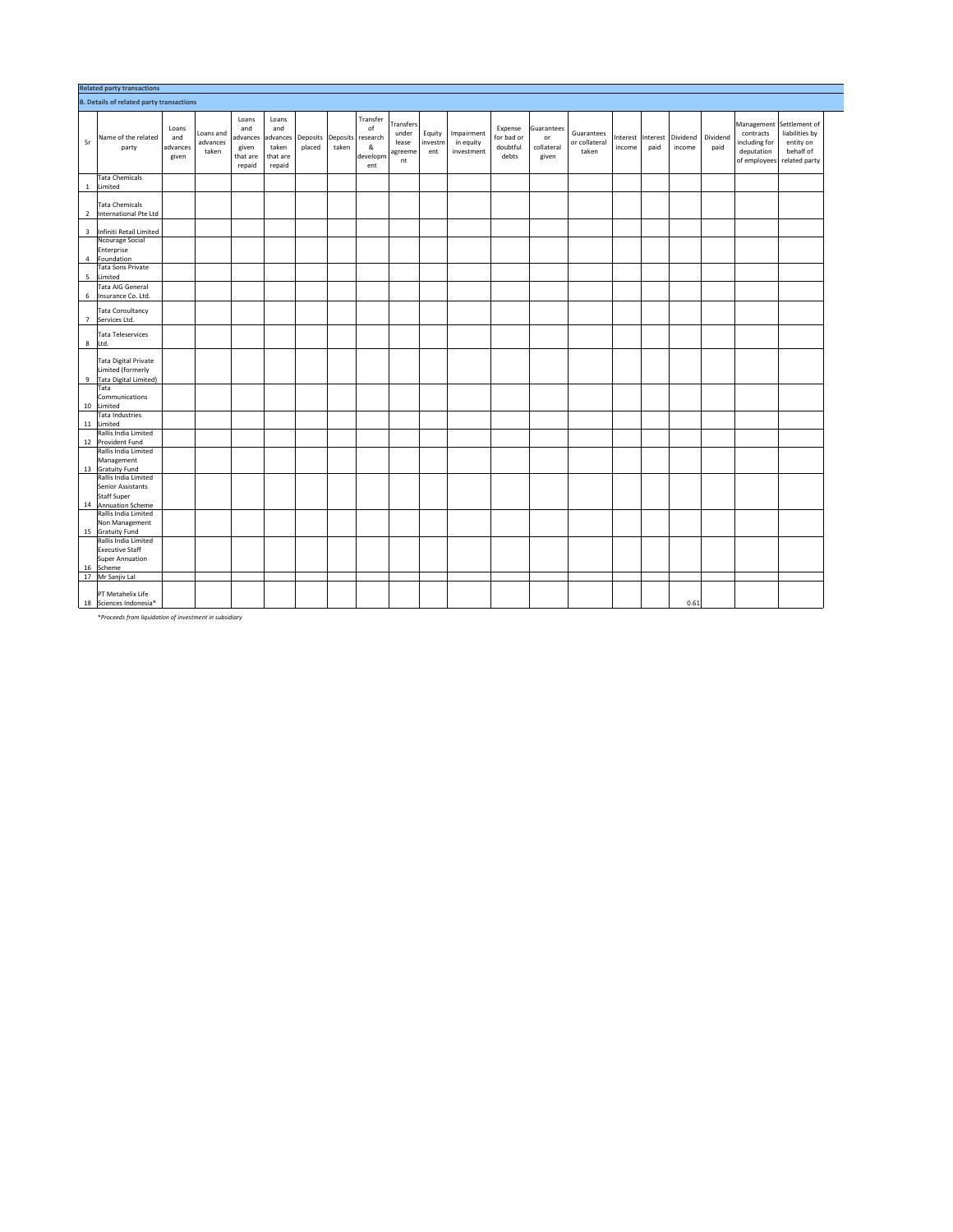| <b>Related party transactions</b> |                                                                 |                                 |                             |                          |                         |                         |         |  |  |  |
|-----------------------------------|-----------------------------------------------------------------|---------------------------------|-----------------------------|--------------------------|-------------------------|-------------------------|---------|--|--|--|
|                                   | A. Details of related party                                     |                                 |                             | Remuneration             |                         |                         |         |  |  |  |
| Sr                                | Name of the related party                                       | Short term employee<br>benefits | Post employment<br>benefits | Other long-term benefits | Termination<br>benefits | Share based<br>payments | Others  |  |  |  |
| 1                                 | Tata Chemicals Limited                                          |                                 |                             |                          |                         |                         |         |  |  |  |
| 2                                 | <b>Tata Chemicals International</b><br>Pte Ltd                  |                                 |                             |                          |                         |                         |         |  |  |  |
| 3                                 | Infiniti Retail Limited                                         |                                 |                             |                          |                         |                         |         |  |  |  |
| 4                                 | <b>Ncourage Social Enterprise</b><br>Foundation                 |                                 |                             |                          |                         |                         |         |  |  |  |
| 5                                 | <b>Tata Sons Private Limited</b>                                |                                 |                             |                          |                         |                         |         |  |  |  |
| 6                                 | <b>Tata AIG General Insurance</b><br>Co. Ltd.                   |                                 |                             |                          |                         |                         |         |  |  |  |
| 7                                 | Tata Consultancy Services Ltd.                                  |                                 |                             |                          |                         |                         |         |  |  |  |
| 8                                 | Tata Teleservices Ltd.                                          |                                 |                             |                          |                         |                         |         |  |  |  |
| 9                                 | Tata Digital Private Limited<br>(formerly Tata Digital Limited) |                                 |                             |                          |                         |                         |         |  |  |  |
| 10                                | <b>Tata Communications Limited</b>                              |                                 |                             |                          |                         |                         |         |  |  |  |
| 11                                | <b>Tata Industries Limited</b>                                  |                                 |                             |                          |                         |                         |         |  |  |  |
| 12                                | Rallis India Limited Provident<br>Fund                          |                                 |                             |                          |                         |                         | 4.62    |  |  |  |
| 13                                | Rallis India Limited<br>Management Gratuity Fund                |                                 |                             |                          |                         |                         | 0.00    |  |  |  |
|                                   | Rallis India Limited Senior                                     |                                 |                             |                          |                         |                         |         |  |  |  |
| 14                                | <b>Assistants Staff Super</b><br><b>Annuation Scheme</b>        |                                 |                             |                          |                         |                         | $-0.06$ |  |  |  |
|                                   | Rallis India Limited Non                                        |                                 |                             |                          |                         |                         |         |  |  |  |
| 15                                | Management Gratuity Fund                                        |                                 |                             |                          |                         |                         | 0.00    |  |  |  |
|                                   | <b>Rallis India Limited Executive</b>                           |                                 |                             |                          |                         |                         |         |  |  |  |
| 16                                | <b>Staff Super Annuation Scheme</b>                             |                                 |                             |                          |                         |                         | $-0.01$ |  |  |  |
| 17                                | Mr Sanjiv Lal                                                   | 2.49                            | 0.09                        |                          |                         |                         |         |  |  |  |
|                                   | PT Metahelix Life Sciences                                      |                                 |                             |                          |                         |                         |         |  |  |  |
| 18                                | Indonesia                                                       |                                 |                             |                          |                         |                         |         |  |  |  |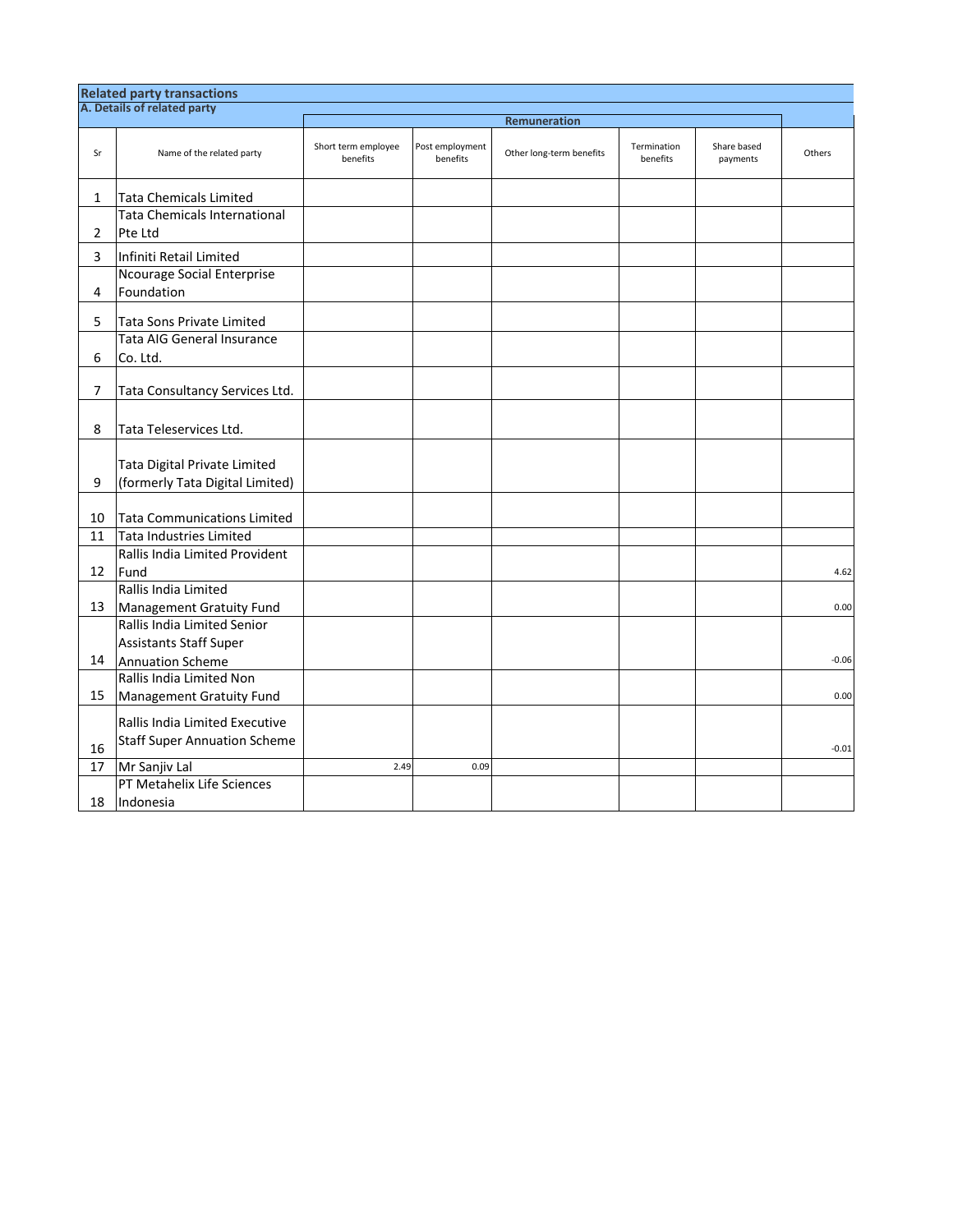|                | <b>Related party transactions</b>                                     |                                |            |         |            |         |                          |                          |            |                 |            |         |            |                |  |
|----------------|-----------------------------------------------------------------------|--------------------------------|------------|---------|------------|---------|--------------------------|--------------------------|------------|-----------------|------------|---------|------------|----------------|--|
|                |                                                                       | <b>C. Outstanding balances</b> |            |         |            |         |                          |                          |            |                 |            |         |            |                |  |
|                |                                                                       | Receivables                    |            |         | Payables   |         | Loans and advances given | Loans and advances taken |            | Deposits placed |            |         |            | Deposits taken |  |
| Sr             | Name of the related party                                             | Secured                        | Un Secured | Secured | Un Secured | Secured | Un Secured               | Secured                  | Un Secured | Secured         | Un Secured | Secured | Un Secured |                |  |
| 1              | <b>Tata Chemicals Limited</b>                                         |                                |            |         | 1.38       |         |                          |                          |            |                 |            |         |            |                |  |
| $\overline{2}$ | <b>Tata Chemicals International</b><br>Pte Ltd                        |                                |            |         | 0.00       |         |                          |                          |            |                 |            |         |            |                |  |
| 3              | Infiniti Retail Limited                                               |                                | 0.01       |         |            |         |                          |                          |            |                 |            |         |            |                |  |
| 4              | Ncourage Social Enterprise<br>Foundation                              |                                |            |         | 0.00       |         |                          |                          |            |                 |            |         |            |                |  |
| 5              | <b>Tata Sons Private Limited</b>                                      |                                |            |         | 0.00       |         |                          |                          |            |                 |            |         |            |                |  |
| 6              | Tata AIG General Insurance Co.<br>Ltd.                                |                                |            |         | 0.00       |         |                          |                          |            |                 |            |         |            |                |  |
| $\overline{7}$ | Tata Consultancy Services Ltd.                                        |                                |            |         | 0.99       |         |                          |                          |            |                 |            |         |            |                |  |
| 8              | Tata Teleservices Ltd.                                                |                                |            |         | 0.00       |         |                          |                          |            |                 |            |         |            |                |  |
| 9              | Tata Digital Private Limited<br>(formerly Tata Digital Limited)       |                                | 0.01       |         |            |         |                          |                          |            |                 |            |         |            |                |  |
| 10             | <b>Tata Communications Limited</b>                                    |                                |            |         | 0.00       |         |                          |                          |            |                 |            |         |            |                |  |
| 11             | Tata Industries Limited                                               |                                |            |         | 0.12       |         |                          |                          |            |                 |            |         |            |                |  |
| 12             | Rallis India Limited Provident<br>Fund                                |                                |            |         | 0.00       |         |                          |                          |            |                 |            |         |            |                |  |
| 13             | Rallis India Limited<br>Management Gratuity Fund                      |                                |            |         | 0.00       |         |                          |                          |            |                 |            |         |            |                |  |
|                | Rallis India Limited Senior<br>Assistants Staff Super Annuation       |                                |            |         | 0.00       |         |                          |                          |            |                 |            |         |            |                |  |
| 14             | Scheme<br>Rallis India Limited Non                                    |                                |            |         |            |         |                          |                          |            |                 |            |         |            |                |  |
| 15             | Management Gratuity Fund                                              |                                |            |         |            |         |                          |                          |            |                 |            |         |            |                |  |
| 16             | Rallis India Limited Executive<br><b>Staff Super Annuation Scheme</b> |                                |            |         |            |         |                          |                          |            |                 |            |         |            |                |  |
| 17             | Mr Sanjiv Lal                                                         |                                |            |         | 0.00       |         |                          |                          |            |                 |            |         |            |                |  |
|                | PT Metahelix Life Sciences                                            |                                |            |         |            |         |                          |                          |            |                 |            |         |            |                |  |
| 18             | Indonesia                                                             |                                |            |         | 0.00       |         |                          |                          |            |                 |            |         |            |                |  |